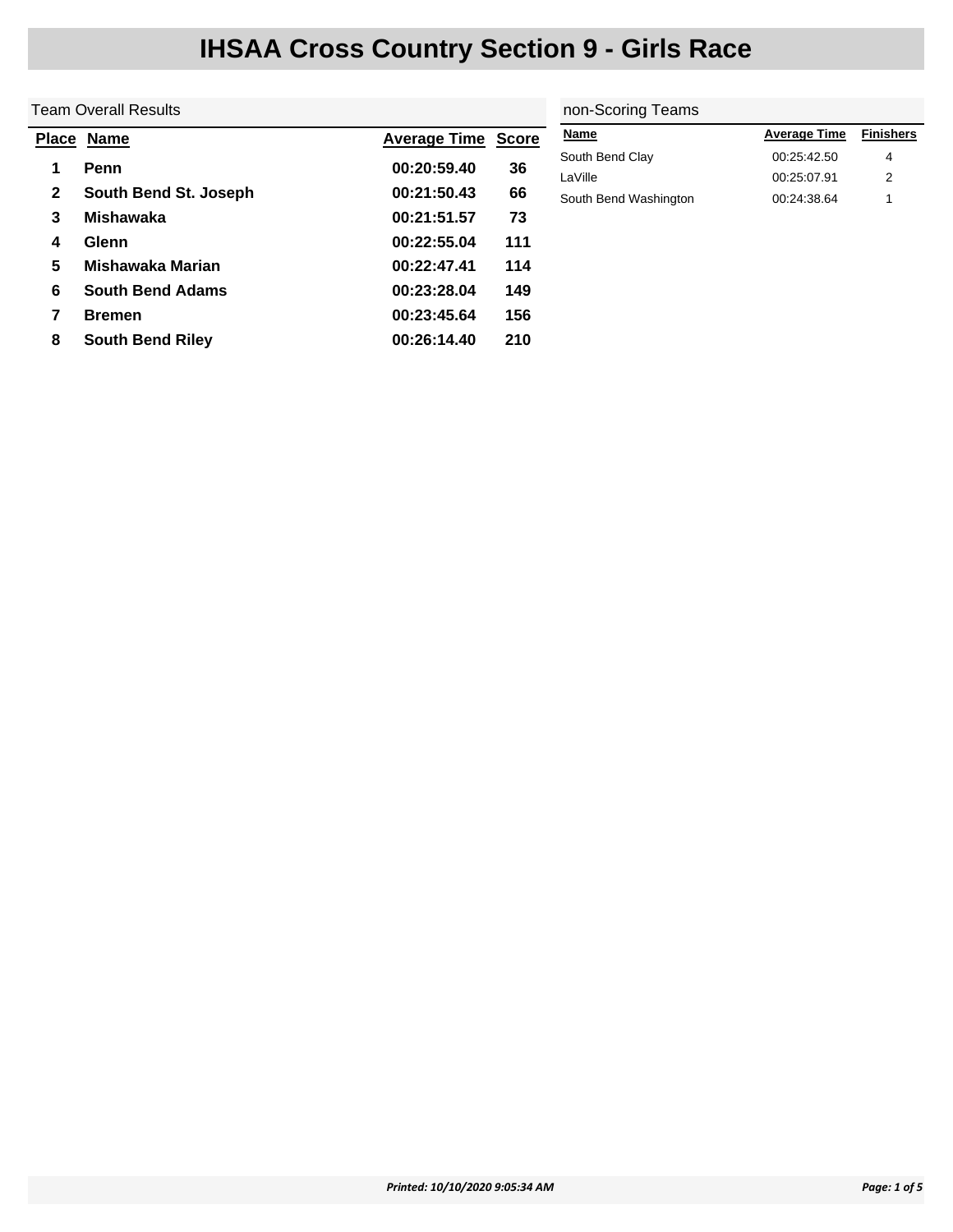#### Team Results

|              | <b>Place Team Name</b>  |                         |      |                          | <b>Average Time</b> | # of Finishers Team Score |              |
|--------------|-------------------------|-------------------------|------|--------------------------|---------------------|---------------------------|--------------|
| 1            | Penn                    |                         |      |                          | 00:20:59.40         | 7                         | 36           |
|              | <b>Team Position</b>    | <b>Overall Position</b> | Bib# | Name                     |                     | <b>Chip Time</b>          | <b>Score</b> |
|              | 1                       | 1                       | 494  | <b>Nicole Marshall</b>   |                     | 00:19:38.97               | 1            |
|              | 2                       | 3                       | 484  | Ava Gillis               |                     | 00:20:27.37               | 3            |
|              | 3                       | $\overline{7}$          | 475  | <b>Nicole Jerzak</b>     |                     | 00:21:18.81               | 7            |
|              | 4                       | 8                       | 469  | <b>Reagan Hoke</b>       |                     | 00:21:22.27               | 8            |
|              | 5                       | 17                      | 492  | Kaylie Hanyzewski        |                     | 00:22:09.57               | 17           |
|              | 6                       | 18                      | 487  | Megan Ungerecht          |                     | 00:22:14.94               | (18)         |
|              | $\overline{7}$          | 26                      | 482  | Yazmine Juarez           |                     | 00:22:48.85               | (26)         |
| $\mathbf{2}$ | South Bend St. Joseph   |                         |      |                          | 00:21:50.43         | 7                         | 66           |
|              | <b>Team Position</b>    | <b>Overall Position</b> | Bib# | Name                     |                     | <b>Chip Time</b>          | <b>Score</b> |
|              | 1                       | 9                       | 439  | <b>Maeve Kearney</b>     |                     | 00:21:31.37               | 9            |
|              | $\mathbf 2$             | 10                      | 450  | <b>Alexis Kintzele</b>   |                     | 00:21:33.26               | 10           |
|              | 3                       | 11                      | 441  | <b>Ava Rousseve</b>      |                     | 00:21:46.91               | 11           |
|              | 4                       | 15                      | 448  | <b>Mary Clare Elliot</b> |                     | 00:21:58.20               | 15           |
|              | 5                       | 21                      | 452  | Alexandra Juday          |                     | 00:22:22.41               | 21           |
|              | 6                       | 24                      | 436  | <b>Kiley McGuire</b>     |                     | 00:22:30.65               | (24)         |
|              | 7                       | 34                      | 438  | Amelia (Mia) Ritschard   |                     | 00:23:47.13               | (33)         |
| 3            | <b>Mishawaka</b>        |                         |      |                          | 00:21:51.57         | 6                         | 73           |
|              | <b>Team Position</b>    | <b>Overall Position</b> | Bib# | Name                     |                     | <b>Chip Time</b>          | <b>Score</b> |
|              | 1                       | 4                       | 509  | Sarah Beshara            |                     | 00:20:55.57               | 4            |
|              | 2                       | 6                       | 506  | <b>Jada Rogers</b>       |                     | 00:21:14.25               | 6            |
|              | 3                       | 16                      | 512  | <b>Rachel Williams</b>   |                     | 00:22:05.81               | 16           |
|              | 4                       | 22                      | 507  | <b>Natalie Scott</b>     |                     | 00:22:23.77               | 22           |
|              | 5                       | 25                      | 504  | <b>Shambaugh Bailee</b>  |                     | 00:22:38.45               | 25           |
|              | 6                       | 54                      | 511  | <b>Abrielle Flick</b>    |                     | 00:26:38.79               | (48)         |
| 4            | Glenn                   |                         |      |                          | 00:22:55.04         | 6                         | 111          |
|              | <b>Team Position</b>    | <b>Overall Position</b> | Bib# | <b>Name</b>              |                     | <b>Chip Time</b>          | <b>Score</b> |
|              | 1                       | 12                      | 531  | Olesya Indeikina         |                     | 00:21:49.65               | 12           |
|              | 2                       | 13                      | 529  | <b>Haley Vermillion</b>  |                     | 00:21:51.93               | 13           |
|              | 3                       | 14                      | 530  | Katelynn' Braun          |                     | 00:21:57.69               | 14           |
|              | 4                       | 32                      | 534  | Eliana Lang              |                     | 00:23:31.61               | 31           |
|              | 5                       | 45                      | 532  | Seja Lang                |                     | 00:25:24.33               | 41           |
|              | 6                       | 55                      | 528  | Grace Hildreth           |                     | 00:27:50.89               | (49)         |
| 5            | <b>Mishawaka Marian</b> |                         |      |                          | 00:22:47.41         | $\overline{7}$            | 114          |
|              | <b>Team Position</b>    | <b>Overall Position</b> | Bib# | <b>Name</b>              |                     | <b>Chip Time</b>          | <b>Score</b> |
|              | 1                       | 2                       | 559  | <b>Deirdre Tomasek</b>   |                     | 00:19:47.74               | 2            |
|              | $\mathbf 2$             | 5                       | 557  | Sam Legge                |                     | 00:21:07.67               | 5            |
|              | 3                       | 33                      | 558  | <b>Neveah Foster</b>     |                     | 00:23:40.27               | 32           |
|              | 4                       | 39                      | 553  | <b>Katharine Becker</b>  |                     | 00:24:33.23               | 36           |
|              | 5                       | 43                      | 552  | <b>Isabella Carles</b>   |                     | 00:24:48.17               | 39           |
|              | 6                       | 48                      | 554  | Angela Thomas            |                     | 00:25:37.64               | (43)         |
|              | $\overline{7}$          | 49                      | 560  | Nadalyn Gerwells         |                     | 00:25:56.51               | (44)         |
| 6            | <b>South Bend Adams</b> |                         |      |                          | 00:23:28.04         | $\overline{7}$            | 149          |
|              | <b>Team Position</b>    | <b>Overall Position</b> | Bib# | Name                     |                     | <b>Chip Time</b>          | <b>Score</b> |
|              | 1                       | 19                      | 539  | Lexi Lawwill             |                     | 00:22:18.39               | 19           |
|              | 2                       | 29                      | 549  | <b>Hannah Connell</b>    |                     | 00:23:04.56               | 29           |
|              | 3                       | 31                      | 547  | <b>Delaney Packard</b>   |                     | 00:23:19.25               | 30           |
|              | 4                       | 35                      | 543  | <b>Addision Skube</b>    |                     | 00:24:01.62               | 34           |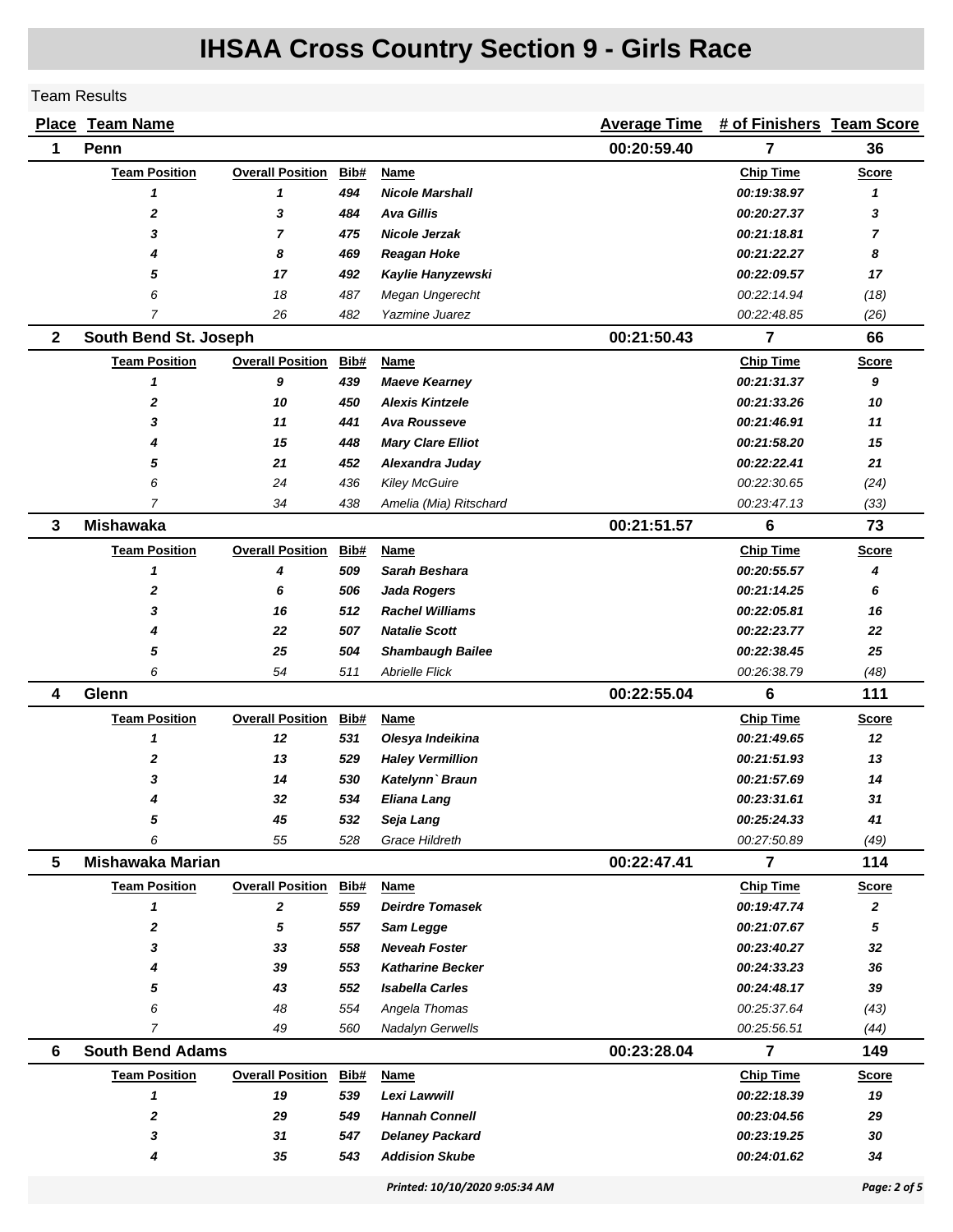|   | 5                       | 40                      | 540  | <b>Monica Caponigro</b>   |             | 00:24:36.36      | 37           |
|---|-------------------------|-------------------------|------|---------------------------|-------------|------------------|--------------|
|   | 6                       | 42                      | 550  | Ivie Skube                |             | 00:24:42.08      | (38)         |
|   | 7                       | 47                      | 548  | Betzabeth Leija-Castaneda |             | 00:25:29.04      | (42)         |
|   | <b>Bremen</b>           |                         |      |                           | 00:23:45.64 | 6                | 156          |
|   | <b>Team Position</b>    | <b>Overall Position</b> | Bib# | Name                      |             | <b>Chip Time</b> | <b>Score</b> |
|   |                         | 20                      | 526  | <b>Hallie Klockow</b>     |             | 00:22:20.63      | 20           |
|   | $\mathbf{z}$            | 23                      | 519  | <b>Courtney Lawmaster</b> |             | 00:22:24.66      | 23           |
|   | 3                       | 28                      | 527  | Mikayla Shively           |             | 00:23:01.26      | 28           |
|   | 4                       | 44                      | 522  | Caylee Barr               |             | 00:24:55.36      | 40           |
|   | 5                       | 51                      | 525  | <b>Audrey Sands</b>       |             | 00:26:06.28      | 45           |
|   | 6                       | 52                      | 520  | <b>Addison Stine</b>      |             | 00:26:08.24      | (46)         |
| 8 | <b>South Bend Riley</b> |                         |      |                           | 00:26:14.40 | 5                | 210          |
|   | <b>Team Position</b>    | <b>Overall Position</b> | Bib# | Name                      |             | <b>Chip Time</b> | <b>Score</b> |
|   |                         | 27                      | 518  | <b>Sarah Cimoch</b>       |             | 00:22:51.25      | 27           |
|   |                         | 36                      | 517  | Savannah Kulczar          |             | 00:24:01.77      | 35           |
|   | 3                       | 53                      | 516  | <b>Margaret Whitmer</b>   |             | 00:26:08.83      | 47           |
|   |                         | 56                      | 515  | <b>Arletta Ringer</b>     |             | 00:28:33.75      | 50           |
|   | 5                       | 57                      | 514  | Jenesie Hernandez         |             | 00:29:36.39      | 51           |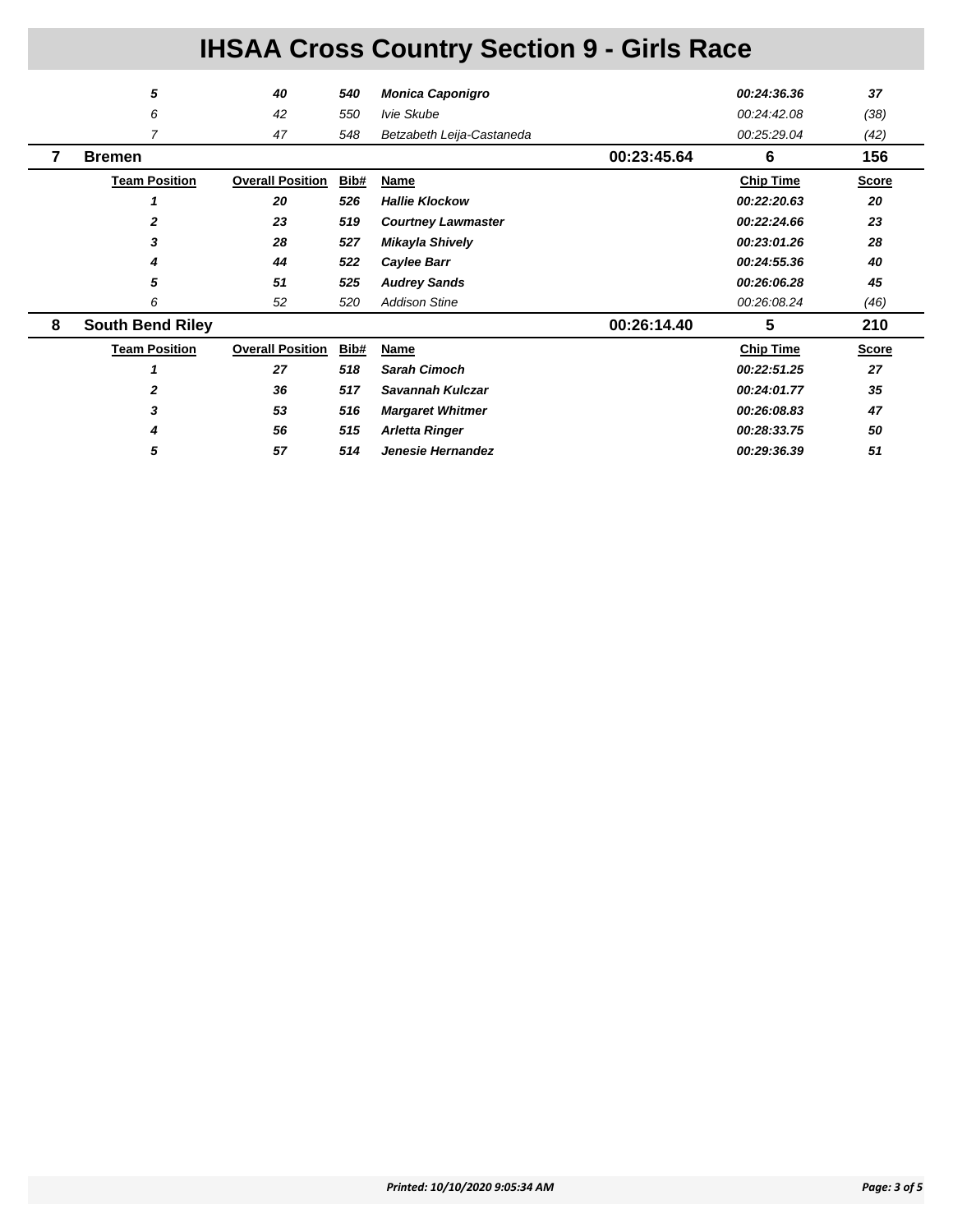#### Individual Overall Results

| <b>Overall</b> |      |     | Score Bib# Name           | <b>Class</b> | <b>Chip Time</b>          | <b>Team</b>             |
|----------------|------|-----|---------------------------|--------------|---------------------------|-------------------------|
| 1              | 1    | 494 | <b>Nicole Marshall</b>    | SR           | 00:19:38.97               | Penn                    |
| 2              | 2    | 559 | <b>Deirdre Tomasek</b>    | <b>FR</b>    | 00:19:47.74               | Mishawaka Marian        |
| 3              | 3    | 484 | <b>Ava Gillis</b>         | SR           | <i><b>00:20:27.37</b></i> | Penn                    |
| 4              | 4    | 509 | Sarah Beshara             | <b>JR</b>    | <i><b>00:20:55.57</b></i> | <b>Mishawaka</b>        |
| 5              | 5    | 557 | Sam Legge                 | FR           | 00:21:07.67               | Mishawaka Marian        |
| 6              | 6    | 506 | <b>Jada Rogers</b>        | <b>FR</b>    | 00:21:14.25               | <b>Mishawaka</b>        |
| 7              | 7    | 475 | Nicole Jerzak             | <b>JR</b>    | 00:21:18.81               | Penn                    |
| 8              | 8    | 469 | <b>Reagan Hoke</b>        | <b>SR</b>    | 00:21:22.27               | Penn                    |
| 9              | 9    | 439 | <b>Maeve Kearney</b>      | <b>SR</b>    | 00:21:31.37               | South Bend St. Joseph   |
| 10             | 10   | 450 | <b>Alexis Kintzele</b>    | <b>SR</b>    | 00:21:33.26               | South Bend St. Joseph   |
| 11             | 11   | 441 | <b>Ava Rousseve</b>       | <b>SO</b>    | 00:21:46.91               | South Bend St. Joseph   |
| 12             | 12   | 531 | Olesya Indeikina          | SR           | 00:21:49.65               | Glenn                   |
| 13             | 13   | 529 | <b>Haley Vermillion</b>   | JR           | 00:21:51.93               | Glenn                   |
| 14             | 14   | 530 | Katelynn' Braun           | <b>JR</b>    | <i><b>00:21:57.69</b></i> | Glenn                   |
| 15             | 15   | 448 | <b>Mary Clare Elliot</b>  | JR           | 00:21:58.20               | South Bend St. Joseph   |
| 16             | 16   | 512 | <b>Rachel Williams</b>    | <b>SR</b>    | 00:22:05.81               | Mishawaka               |
| 17             | 17   | 492 | Kaylie Hanyzewski         | <b>FR</b>    | <i><b>00:22:09.57</b></i> | Penn                    |
| 18             | (18) | 487 | Megan Ungerecht           | <b>SR</b>    | 00:22:14.94               | Penn                    |
| 19             | 19   | 539 | Lexi Lawwill              | <b>SO</b>    | 00:22:18.39               | <b>South Bend Adams</b> |
| 20             | 20   | 526 | <b>Hallie Klockow</b>     | <b>FR</b>    | 00:22:20.63               | <b>Bremen</b>           |
| 21             | 21   | 452 | Alexandra Juday           | <b>SO</b>    | 00:22:22.41               | South Bend St. Joseph   |
| 22             | 22   | 507 | <b>Natalie Scott</b>      | SR           | 00:22:23.77               | Mishawaka               |
| 23             | 23   | 519 | <b>Courtney Lawmaster</b> | <b>SR</b>    | 00:22:24.66               | <b>Bremen</b>           |
| 24             | (24) | 436 | <b>Kiley McGuire</b>      | SO           | 00:22:30.65               | South Bend St. Joseph   |
| 25             | 25   | 504 | <b>Shambaugh Bailee</b>   | SR           | 00:22:38.45               | <b>Mishawaka</b>        |
| 26             | (26) | 482 | Yazmine Juarez            | <b>FR</b>    | 00:22:48.85               | Penn                    |
| 27             | 27   | 518 | <b>Sarah Cimoch</b>       | SR           | 00:22:51.25               | <b>South Bend Riley</b> |
| 28             | 28   | 527 | <b>Mikayla Shively</b>    | FR           | <i><b>00:23:01.26</b></i> | <b>Bremen</b>           |
| 29             | 29   | 549 | <b>Hannah Connell</b>     | <b>SR</b>    | 00:23:04.56               | <b>South Bend Adams</b> |
| 30             | 0    | 497 | Anna Borger               | <b>SO</b>    | 00:23:11.17               | South Bend Clay         |
| 31             | 30   | 547 | <b>Delaney Packard</b>    | so           | 00:23:19.25               | <b>South Bend Adams</b> |
| 32             | 31   | 534 | <b>Eliana Lang</b>        | FR           | 00:23:31.61               | <b>Glenn</b>            |
| 33             | 32   | 558 | <b>Neveah Foster</b>      | so           | 00:23:40.27               | Mishawaka Marian        |
| 34             | (33) | 438 | Amelia (Mia) Ritschard    | SO           | 00:23:47.13               | South Bend St. Joseph   |
| 35             | 34   | 543 | <b>Addision Skube</b>     | SO           | 00:24:01.62               | <b>South Bend Adams</b> |
| 36             | 35   | 517 | Savannah Kulczar          | <b>SR</b>    | 00:24:01.77               | <b>South Bend Riley</b> |
| 37             | 0    | 536 | Taylor Keb                | SR           | 00:24:12.78               | LaVille                 |
| 38             | 0    | 500 | Alyxandra Hlawacz         | SR           | 00:24:30.38               | South Bend Clay         |
| 39             | 36   | 553 | <b>Katharine Becker</b>   | <b>FR</b>    | 00:24:33.23               | Mishawaka Marian        |
| 40             | 37   | 540 | <b>Monica Caponigro</b>   | SR           | 00:24:36.36               | <b>South Bend Adams</b> |
| 41             | 0    | 551 | Adreyana Bryan            | SR           | 00:24:38.64               | South Bend Washington   |
| 42             | (38) | 550 | Ivie Skube                | SR           | 00:24:42.08               | South Bend Adams        |
| 43             | 39   | 552 | <b>Isabella Carles</b>    | SO           | 00:24:48.17               | <b>Mishawaka Marian</b> |
| 44             | 40   | 522 | Caylee Barr               | SR           | <i><b>00:24:55.36</b></i> | <b>Bremen</b>           |
| 45             | 41   | 532 | Seja Lang                 | <b>SR</b>    | 00:25:24.33               | Glenn                   |
| 46             | 0    | 496 | Alexa Hunt                | JR           | 00:25:28.97               | South Bend Clay         |
| 47             | (42) | 548 | Betzabeth Leija-Castaneda | JR           | 00:25:29.04               | South Bend Adams        |
| 48             | (43) | 554 | Angela Thomas             | SO           | 00:25:37.64               | Mishawaka Marian        |
| 49             | (44) | 560 | Nadalyn Gerwells          | SO           | 00:25:56.51               | Mishawaka Marian        |
| 50             | 0    | 537 | <b>Faith Rock</b>         | JR           | 00:26:03.03               | LaVille                 |
| 51             | 45   | 525 | <b>Audrey Sands</b>       | FR           | 00:26:06.28               | <b>Bremen</b>           |